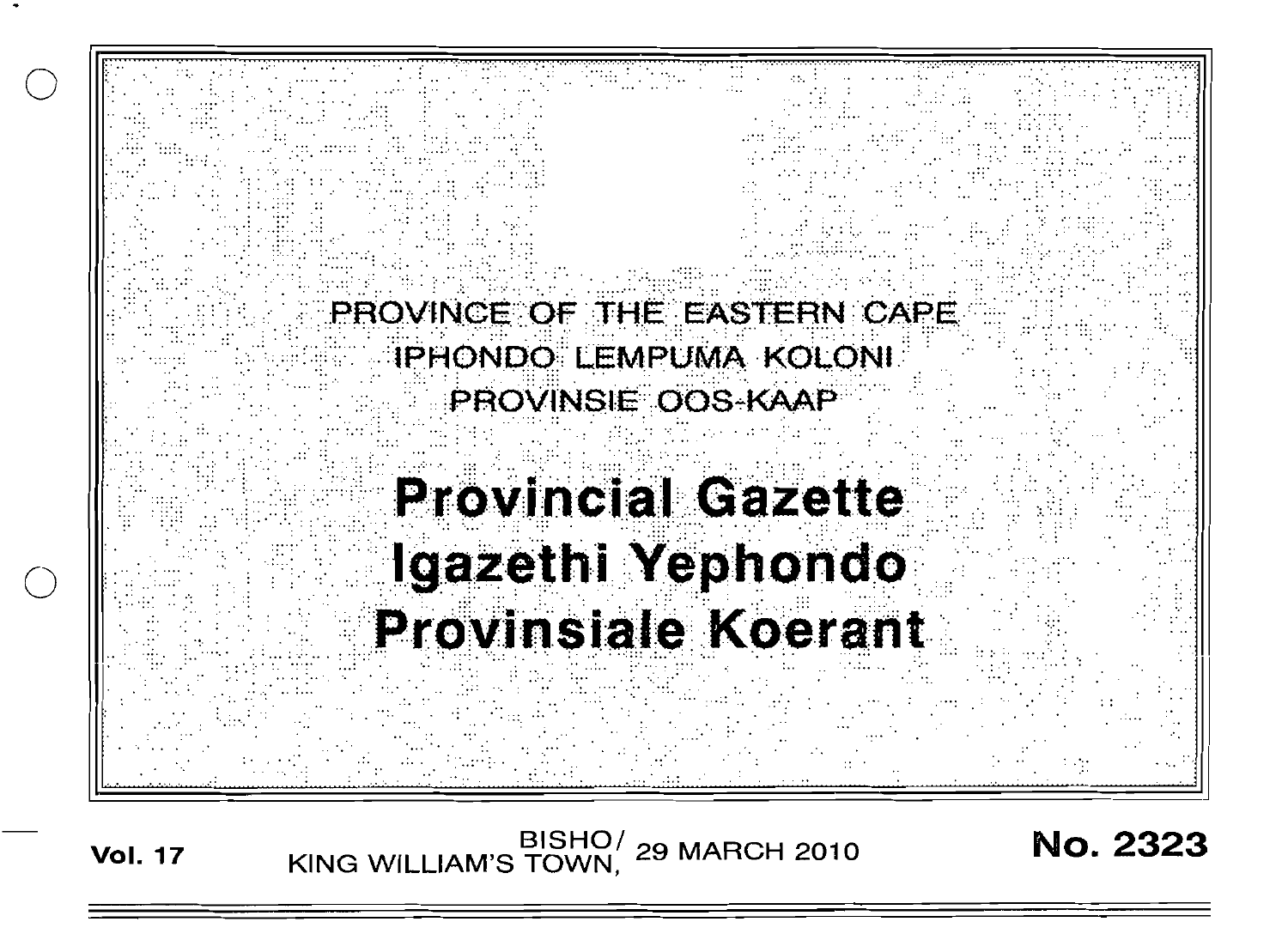## **IMPORTANT NOTICE**

**The Government Printing Works will not be held responsible for faxed documents not received due to errors on the fax machine or faxes received which are unclear or incomplete. Please be advised that an "OK" slip, received** from **a fax machine, will not be accepted as proof that documents were received by the GPW for printing. If documents are faxed to the GPW it will be the sender's responsibility to phone and confirm that the documents were received in good order.**

**Furthermore the Government Printing Works will also not be held responsible for cancellations and amendments which have not been done on original documents received from clients.**

| <b>CONTENTS · INHOUD</b> |                                                                                                                     |             |                |
|--------------------------|---------------------------------------------------------------------------------------------------------------------|-------------|----------------|
| No.                      |                                                                                                                     | Page<br>No. | Gazette<br>No. |
|                          | <b>GENERAL NOTICES</b>                                                                                              |             |                |
| 120                      | Removal of Restrictions Act (84/1967): Kouga Municipality: Removal of conditions: Erf 364, Jeffrey's Bay            | 3           | 2323           |
|                          | Wet op die Opheffing van Beperkings (84/1967): Kouga Munisipaliteit: Opheffing van voorwaardes: Erf 364,            | З           | 2323           |
| 121.                     | Removal of Restrictions Act (84/1967): Nelson Mandela Bay Municipality: Removal of conditions: Erf 2058,            | 4           | 2323           |
|                          | Wet op die Opheffing van Beperkings (84/1967): Nelson Mandelabaai Munisipaliteit: Opheffing van voorwaardes:        | 4           | 2323           |
|                          | 122 Removal of Restrictions Act (84/1967): Ndlambe Municipality: Removal of conditions: Erf 958, Boesmansriviermond | 5.          | 2323           |
|                          | <b>LOCAL AUTHORITY NOTICE</b>                                                                                       |             |                |
|                          | 41 Less Formal Township Establishment Act (113/1991); Closure: Roads adjoining Erven 1043, 1044, 1045, 1046, 1047   |             |                |

5

2323

and 1048, Khwezinaledi, Lady Grey .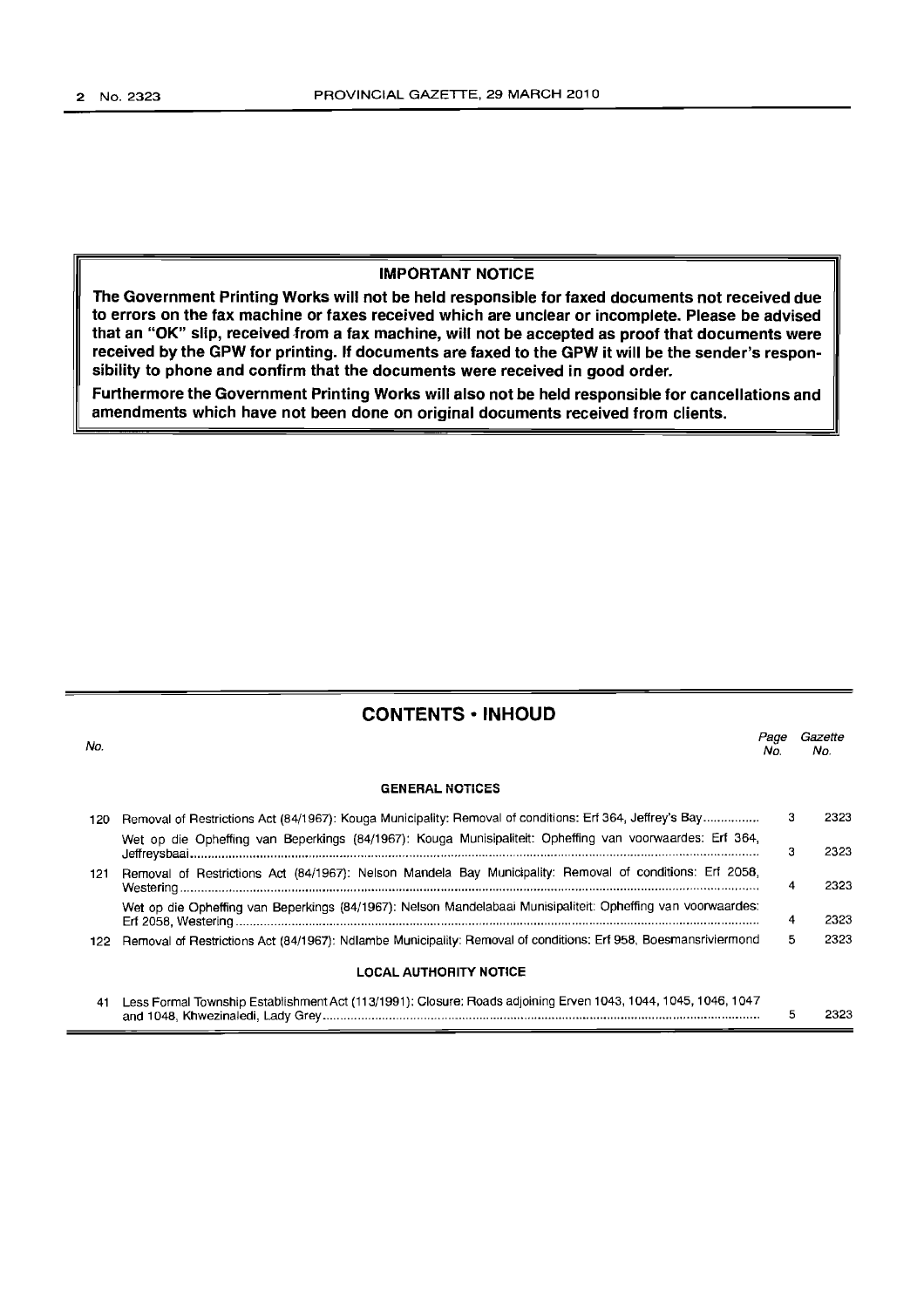# **GENERAL NOTICES**

# No. 120

#### **KOUGA MUNICIPALITY (EC 108)**

#### REMOVAL OF RESTRICTIVE CONDITIONS

Notice is hereby given in terms of section 3 (6) of Act 84 of 1967 that the undermentioned applications have been received and are open for inspection at the Dept. of Local Government & Traditional Affairs, Room 4178, 4th Floor, Tyamzashe Building, Bhisho and the Kouga Municipality, 33 Da Gama Road, Jeffreys Bay. Motivated objections, if any, against the applications must be lodged in writing to reach the undersigned not later than 21 days after publication of this notice with specific reference to the erf number:

Ert 364, Jeffreys Bay (corner of Da Gama Rd & Rotterdam Street):

Applicant: MTO Property Consultants.

Nature of application: The removal of restrictive title conditions C6 (a)-(d), applicable to Erf 364, Jeffreys Bay, to allow the utilization of the property for Business & General Residential activities.

Erf 137, Jeffreys Bay (Oosterland St):

Applicant: CW Malan Attorneys.

Nature of application: The removal of restrictive title conditions B1(a)-(e), applicable to Erf 137, Jeffreys Bay, to allow the utilization of the property for General Residential activities.

Erf 31, Sea Vista:

Applicant: CW Malan Attorneys.

Nature of application: The removal of restrictive title conditions D6 (a)-(e), applicable to Erf 31, Sea Vista, for consolidation and subdivision purposes.

Ert 5791, Jeffreys Bay (Da Gama Rd):

Applicant: CW Malan Attorneys.

Nature of application: The removal of restrictive title conditions B(b) & (e), applicable to Erf 5791, Jeffreys Bay, to allow the utilization of the property for Business/office purposes.

Ert 5622, Jeffreys Bay (Da Gama Rd):

Applicant: CW Malan Attorneys.

Nature of application: The removal of restrictive title conditions B(a)-(f) applicable to Erf 5622, Jeffreys Bay, to allow the utilization of the property for Business activities.

Ert 1181, Aston Bay:

Applicant: D Koutsoudis.

Nature of application: The removal of restrictive title condition B(f) and g (i)-(iv) applicable to Erf 1181, Aston Bay, to allow the property for Business purposes.

#### **Dr. EM RANKWANA, Municipal Manager**

PO Box 21, Jeffreys Bay, 6330

## OPHEFFING VAN TITELBEPERKINGS

**•**

Kennis word kragtens artikel 3 (6) van Wet 84 van 1967 gegee dat die onderstaande aansoeke ontvang is en ter insae Ie by die Dept. van Plaaslike Regering & Tradisionele Sake, Kamer 4178, 4de Verdieping, Tyamzashe Gebou, Civic Square, Bhisho en in die kantoor van die Kouga Munisipaliteit, Da Gamaweg 33, Jeffreysbaai. Enige besware, volledig gemotiveer, moet binne 21 dae van publikasie van hierdie kennisgewing by die Munisipale Bestuurder by die onderstaande adres ingedien word met spesifieke verwysing na die erfnommer:

Ert 364, Jeffreysbaai (hoek van Da Gamaweg & Rotterdamst.):

Applikant: MTO Property Consultants.

Aard van aansoek: Die opheffing van titelvoorwaardes C6 (a)-(d) van toepassing op Erf 364, Jeffreysbaai, ten einde die eiendom vir Aigemene Woondoeleindes aan te wend.

Ert 137, Jeffreysbaai (Oosterlandst.):

Applikant: CW Malan Prokureurs.

Aard van aansoek: Die opheffing van titelvoorwaardes B1 (a)-(e) van toepassing op Erf 364, Jeffreysbaai, ten einde die eiendom vir Aigemene Woondoeleindes aan te wend.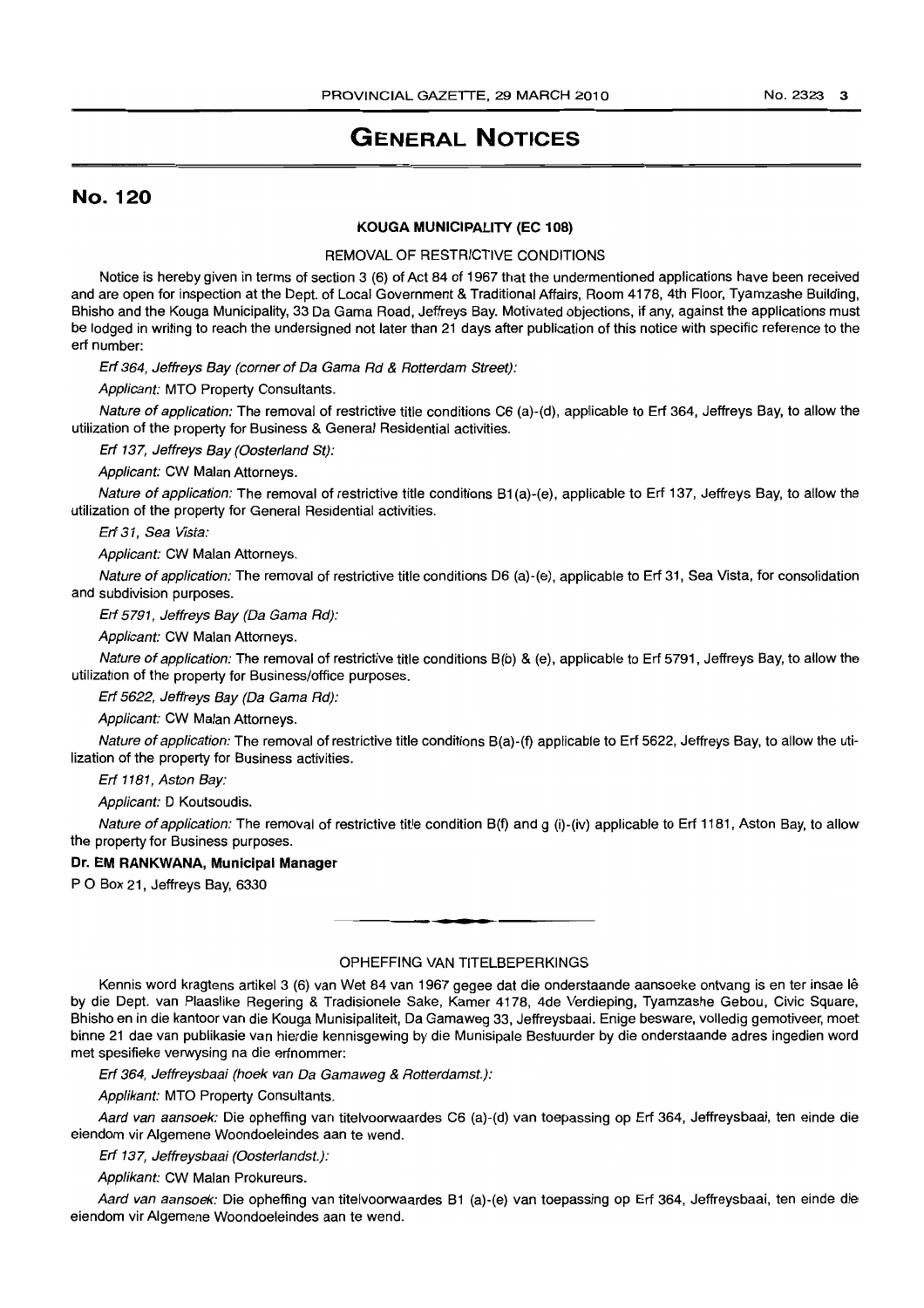#### Erf 31, Sea Vista:

Applikant: CW Malan Prokureurs.

Aard van aansoek: Die opheffing van titelvoorwaardes D6 (a)-(e) van toepassing op Erf 31, Sea Vista, vir konsolidasie- en onderverdelingsdoeleindes.

Erf 5791, Jeffreys baai (Da Gamaweg):

Applikant: CW Malan Prokureurs.

Aard van aansoek: Die opheffing van titelvoorwaardes B(b) & (e) van toepassing op Erf 5791, Jeffreysbaai, ten einde die eiendom vir Besigheid/Kantoordoeleindes aan te wend.

Erf 5622, Jeffreysbaai (Da Gamaweg):

Applikant: CW Malan Prokureurs.

Aard van aansoek: Die opheffing van titelvoorwaardes B (a)-(f), van toepassing op Erf 5622, Jeffreysbaai, ten einde die eiendom vir Besigheidsdoeleindes aan te wend.

Erf 1181, Astonbaai:

Applikant: D Koutsoudis.

Aard van aansoek: Die opheffing van titelvoorwaardes B (f) en g(i)-(iv) van toepassing op Erf 1181, Aston Bay, ten einde die eiendom vir besigheidsdoeleindes aan te wend.

#### **Dr EM RANKWANA, Munisipale Bestuurder**

Posbus 21, Jeffreysbaai, 6330

# No. 121

#### **NELSON MANDELA BAY MUNICIPALITY**

REMOVAL OF RESTRICTIONS ACT, 1967 (ACT 84 OF 1967)

### **ERF 2058, WESTERING (2 LAURIE STREET) (CF27/02058) (02130135) (SN)**

Notice is given in terms of section 3 (6) of the above Act that the undermentioned application has been received and is open to inspection at Room 4178, Fourth Floor, Office for Housing and Local Government: Eastern Cape, Iyamzashe Building, Civic Square, Bisho, and at the office of the Nelson Mandela Bay Municipality, Second Floor, Brister House, Govan Mbeki Avenue, Port Elizabeth.

Any objections, with full reasons therefor, should be lodged in writing with the Municipal Manager, POBox 116, Port Elizabeth, 6000, on or before 6 October 2008, quoting the above act and the objector's ert number.

Applicant: Roy and Liezel Kuhn, the registered owners of Erf 2058, Westering.

Nature of application: Removal of title conditions applicable to Erf 2058, Westering, to permit the property to be subdivided for residential purposes.

Ref.  $311 - 3$  September 2008

#### J **G RICHARDS, Municipal Manager**

SN/LK (REF-311)

#### **NELSON MANDELABAAI MUNISIPALITEIT**

**• •**

WET OP OPHEFFING VAN BEPERKINGS, 1967 (WET 84 VAN 1967)

### **ERF 2058, WESTERING (LAURIESTRAAT 2) (CF27/02058) (02130135) (SN)**

Kennis word gegee kragtens artikel 3 (6) van bogemelde Wet dat onderstaande aansoek ontvang is en ter insae lê by Kamer 4178, Vierde Verdieping, Kantoor vir Behuising en Plaaslike Regering: Oos-Kaap, Tyamzashe-gebou, Civic Square, Bisho en in die kantooor van die Nelson Mandelabaai Munisipaliteit, Tweede Verdieping, Brister House, Govan Mbekilaan, Port Elizabeth.

Enige besware, volledig gemotiveer, moet nie later nie as 6 Oktober 2008 skriftelik by die Munisipale Bestuurder, Posbus 116, Port Elizabeth, 6000 ingedien word, met vermelding van bogenoemde wet en die beswaarmaker se erfnommer.

Aansoeker: Roy en Liezel Kuhn, die geregistreerde eienaars van Erf 2058, Westering.

Aard van aansoek: Die opheffing van die titelvoorwaardes van toepassing op Erf 2058, Westering, ten einde die eiendom vir woondoeleindes te onderverdeel.

Vew. 311 - 3 September 2008

#### **E NTOBA, Waarnemende Munisipale Bestuurder**

SN/LK (REF-311)